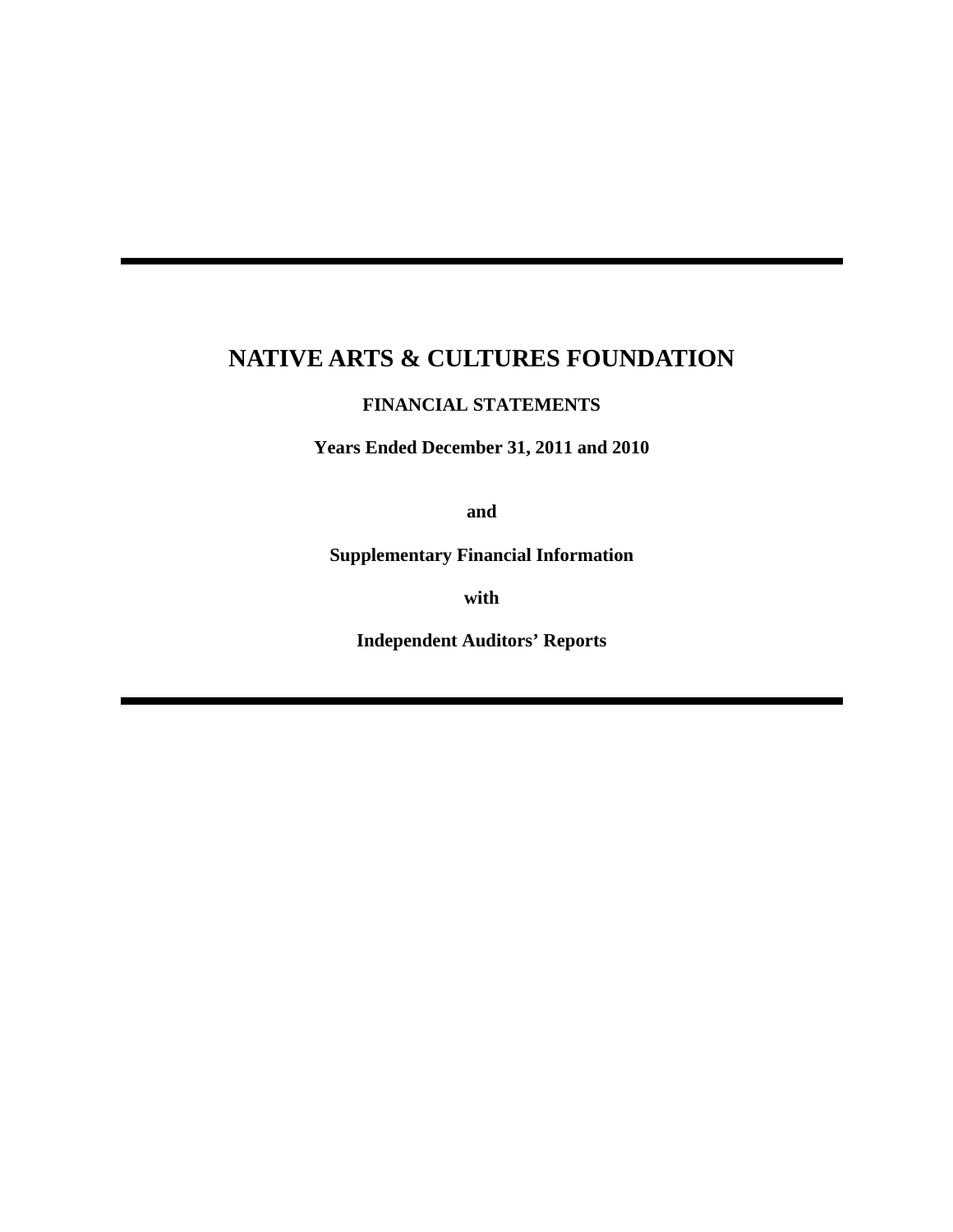## **Table of Contents**

|                                                                                      | Page         |
|--------------------------------------------------------------------------------------|--------------|
| <b>Independent Auditors' Report</b>                                                  | $\mathbf{1}$ |
| <b>Financial Statements</b>                                                          |              |
| <b>Statements of Financial Position</b>                                              | 2            |
| Statements of Activities and Changes in Net Assets                                   | 3            |
| <b>Statements of Cash Flows</b>                                                      | 5            |
| <b>Notes to Financial Statements</b>                                                 | 6            |
| <b>Supplementary Financial Information</b>                                           |              |
| <b>Independent Auditors' Report on Supplementary</b><br><b>Financial Information</b> | 15           |
| Schedules of Expenses                                                                | 16           |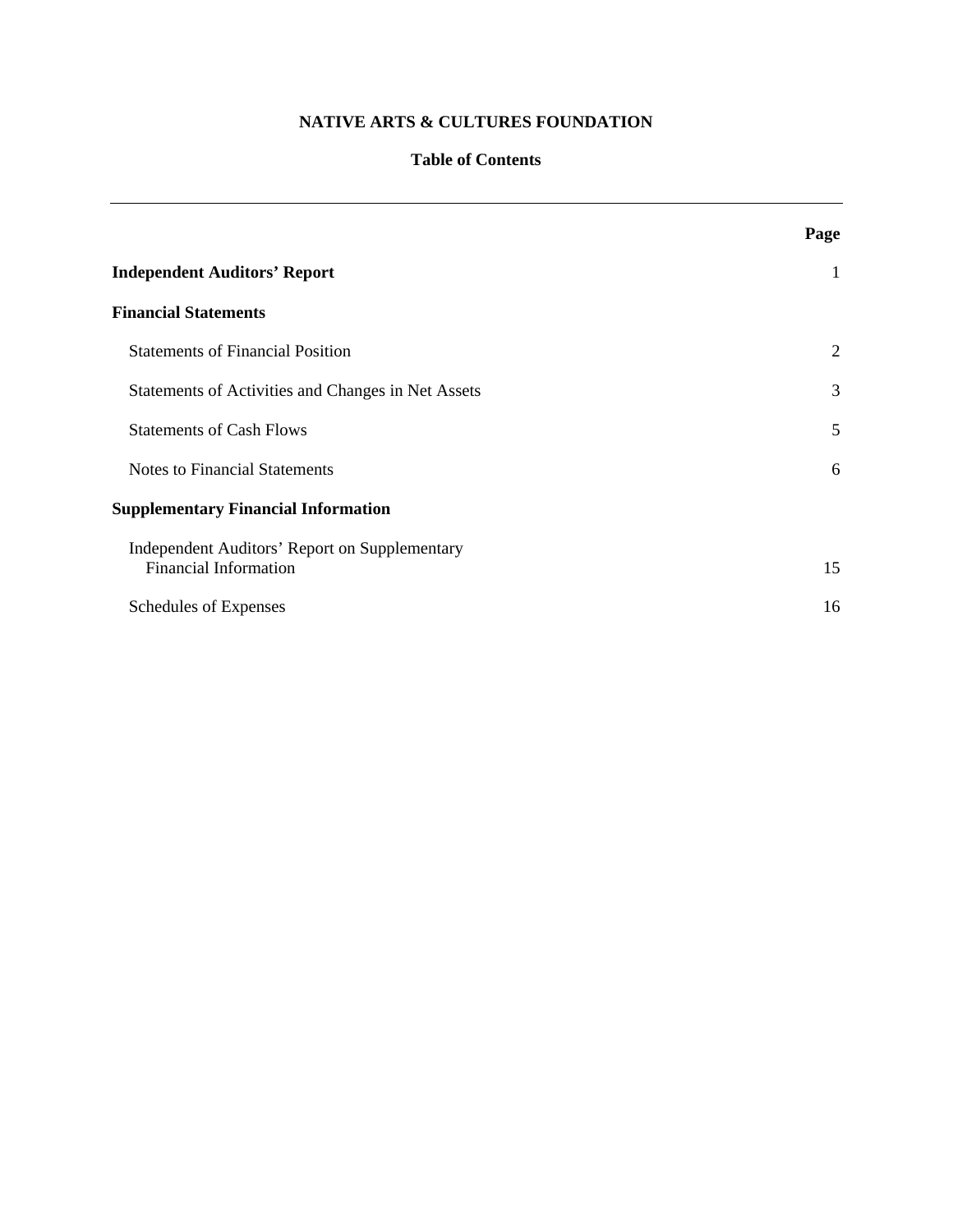

4900 Meadows Rd., Suite 200 . Lake Oswego, Oregon 97035-3295

Telephone: (503) 220-5900 · Facsimile: (503) 220-8836

## **Independent Auditors' Report**

The Board of Directors Native Arts & Cultures Foundation

We have audited the accompanying statement of financial position of Native Arts & Cultures Foundation (NACF or the Foundation) as of December 31, 2011, and the related statements of activities and changes in net assets, and cash flows for the year then ended. These financial statements are the responsibility of the Foundation's management. Our responsibility is to express an opinion on these financial statements based on our audit. The financial statements of NACF as of December 31, 2010, were audited by other auditors whose report dated May 6, 2011, expressed an unqualified opinion on those statements.

We conducted our audit in accordance with auditing standards generally accepted in the United States of America. Those standards require that we plan and perform the audit to obtain reasonable assurance about whether the financial statements are free of material misstatement. An audit includes examining, on a test basis, evidence supporting the amounts and disclosures in the financial statements. An audit also includes assessing the accounting principles used and significant estimates made by management, as well as evaluating the overall financial statement presentation. We believe that our audit provides a reasonable basis for our opinion.

In our opinion, the 2011 financial statements referred to above present fairly, in all material respects, the financial position of Native Arts & Cultures Foundation as of December 31, 2011, and the changes in its net assets and its cash flows for the year then ended, in conformity with accounting principles generally accepted in the United States of America.

Hauman, Szumer & Samos, P.C.

March 5, 2012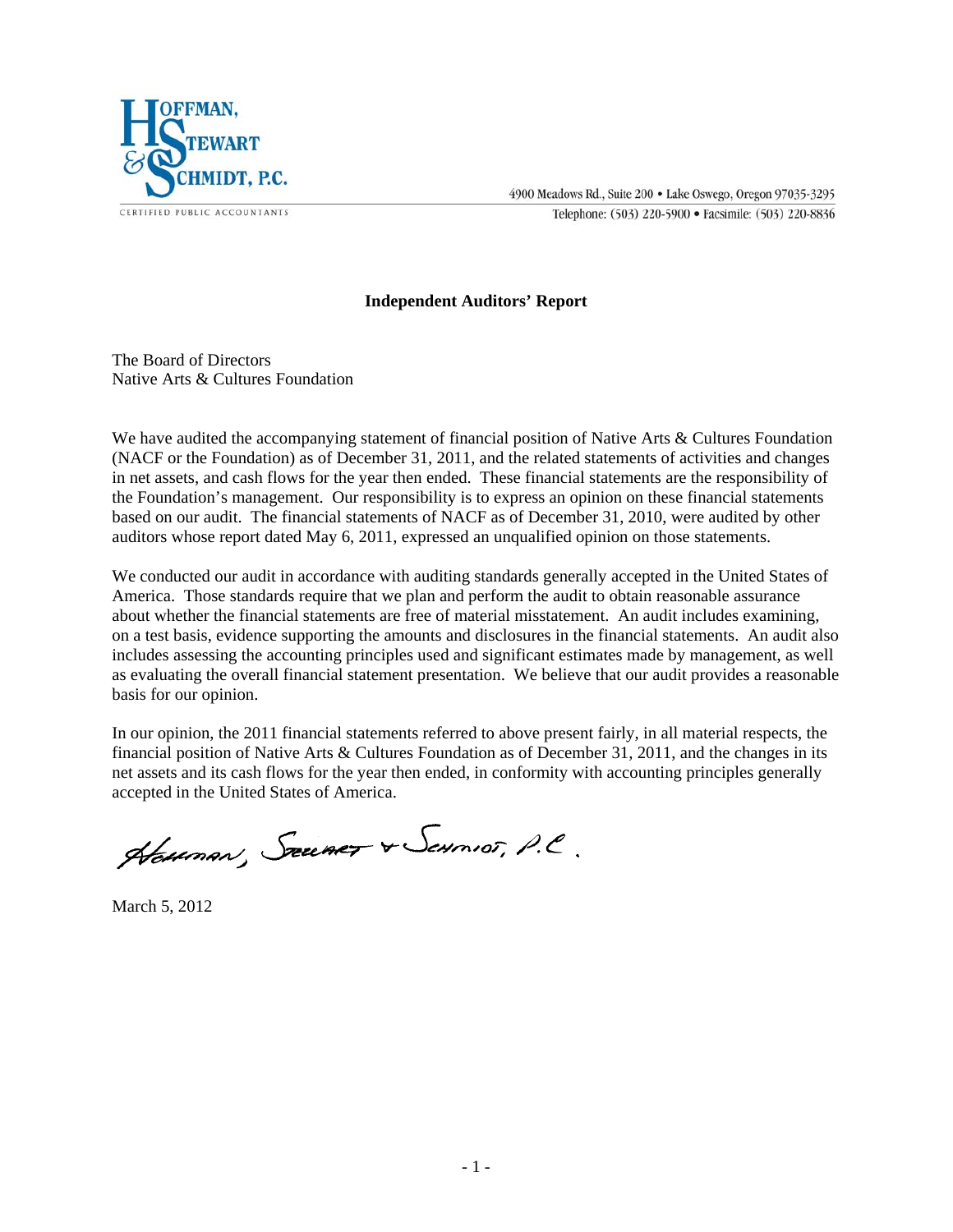## **Statements of Financial Position**

| December 31,                                                                                              | 2011                               | 2010                                 |
|-----------------------------------------------------------------------------------------------------------|------------------------------------|--------------------------------------|
| <b>ASSETS</b>                                                                                             |                                    |                                      |
| <b>Current assets:</b><br>Cash and cash equivalents<br>Grants receivable<br>Prepaid expenses and deposits | \$<br>551,777<br>533,000<br>22,742 | 535,981<br>\$<br>1,153,000<br>14,147 |
| <b>Total current assets</b>                                                                               | 1,107,519                          | 1,703,128                            |
| Furniture and equipment<br>Less accumulated depreciation                                                  | 25,391<br>8,931                    | 19,776<br>4,410                      |
| Net furniture and equipment                                                                               | 16,460                             | 15,366                               |
| Investments (Note 4)                                                                                      | 10,185,944                         | 10,889,653                           |
| <b>Total assets</b>                                                                                       | <u>\$11,309,923</u>                | <u>\$12,608,147</u>                  |
| <b>LIABILITIES AND NET ASSETS</b>                                                                         |                                    |                                      |
| <b>Current liabilities:</b><br>Accounts payable<br>Grants payable<br>Accrued payroll liabilities          | \$<br>6,944<br>171,154<br>5,230    | \$<br>27,155<br>60,432               |
| <b>Total current liabilities</b>                                                                          | 183,328                            | 87,587                               |
| Commitments (Note 5)                                                                                      |                                    |                                      |
| Net assets:<br>Unrestricted:<br>Undesignated                                                              | 202,433                            | 221,591                              |
| Board designated (Note 7)                                                                                 | 1,132,726                          | 1.225.278                            |
| <b>Total unrestricted</b>                                                                                 | 1,335,159                          | 1,446,869                            |
| Temporarily restricted (Note 6)<br>Permanently restricted (Note 7)                                        | 791,436<br>9,000,000               | 2,073,691<br>9,000,000               |
| <b>Total net assets</b>                                                                                   | 11,126,595                         | 12,520,560                           |
| <b>Total liabilities and net assets</b>                                                                   | <u>\$11,309,923</u>                | \$12,608,147                         |

*The accompanying notes are an integral part of the financial statements.*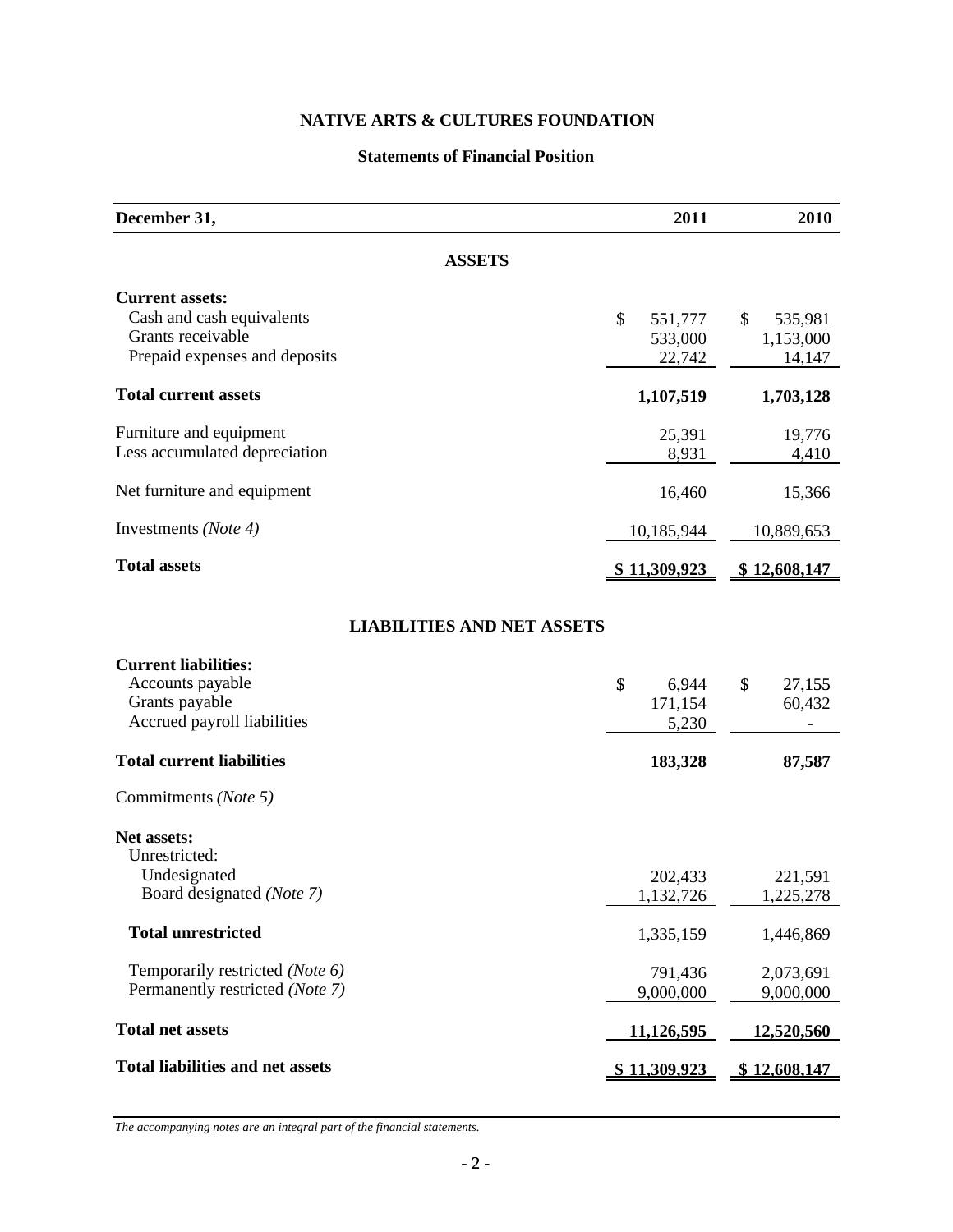## **Statements of Activities and Changes in Net Assets**

## **Years Ended December 31,**

|                                                               | 2011          |                     |               |                                         |               |                                         |               |              |
|---------------------------------------------------------------|---------------|---------------------|---------------|-----------------------------------------|---------------|-----------------------------------------|---------------|--------------|
|                                                               |               | <b>Unrestricted</b> |               | <b>Temporarily</b><br><b>Restricted</b> |               | <b>Permanently</b><br><b>Restricted</b> |               | <b>Total</b> |
| <b>Revenues:</b>                                              |               |                     |               |                                         |               |                                         |               |              |
| Grants                                                        | $\mathcal{S}$ | 9,472               | $\mathcal{S}$ | 100,000                                 | $\mathcal{S}$ |                                         | $\mathcal{S}$ | 109,472      |
| Contributions                                                 |               | 30,291              |               |                                         |               |                                         |               | 30,291       |
| Tribal government                                             |               | 1,500               |               |                                         |               |                                         |               | 1,500        |
| Special event income, net of<br>expenses of \$55,369 for 2010 |               |                     |               |                                         |               |                                         |               |              |
| Investment return (Note 3)                                    |               |                     |               |                                         |               |                                         |               |              |
| In-kind contributions                                         |               | (29, 806)           |               | 217,188                                 |               |                                         |               | 187,382      |
| Net assets released from                                      |               | 14,447              |               |                                         |               |                                         |               | 14,447       |
| restrictions ( <i>Note 6</i> )                                |               | 1,599,443           |               | (1,599,443)                             |               |                                         |               |              |
| <b>Total support and revenue</b>                              |               | 1,625,347           |               | (1,282,255)                             |               |                                         |               | 343,092      |
| <b>Functional expenses:</b>                                   |               |                     |               |                                         |               |                                         |               |              |
| Program services                                              |               | 1,263,860           |               |                                         |               |                                         |               | 1,263,860    |
| Management and general                                        |               | 356,609             |               |                                         |               |                                         |               | 356,609      |
| Fund-raising                                                  |               | 116,588             |               |                                         |               |                                         |               | 116,588      |
| <b>Total expenses</b>                                         |               | 1,737,057           |               |                                         |               |                                         |               | 1,737,057    |
| Increase (decrease) in net assets                             |               | (111,710)           |               | (1,282,255)                             |               |                                         |               | (1,393,965)  |
| Net assets, beginning of year                                 |               | 1,446,869           |               | 2,073,691                               |               | 9,000,000                               |               | 12,520,560   |
| Net assets, end of year                                       | - 56          | 1,335,159           | $\mathbf{s}$  | 791,436                                 |               | \$9,000,000                             |               | \$11,126,595 |

*The accompanying notes are an integral part of the financial statements.*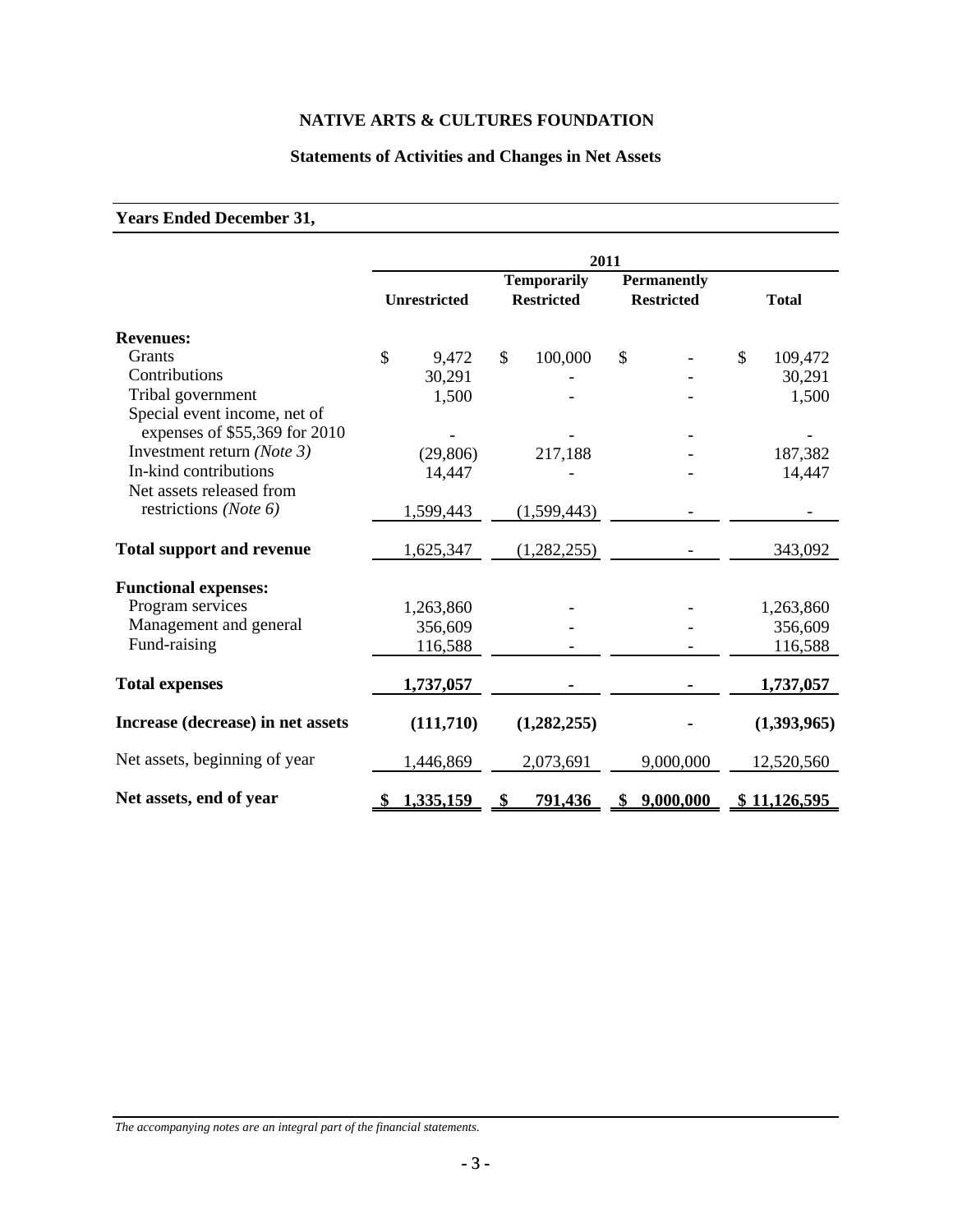|                     | 2010                                    |                                         |                 |
|---------------------|-----------------------------------------|-----------------------------------------|-----------------|
| <b>Unrestricted</b> | <b>Temporarily</b><br><b>Restricted</b> | <b>Permanently</b><br><b>Restricted</b> | <b>Total</b>    |
| \$                  | \$<br>1,238,000                         | \$                                      | \$<br>1,238,000 |
| 1,200               |                                         |                                         | 1,200           |
|                     |                                         |                                         |                 |
| 6,650               |                                         |                                         | 6,650           |
| 43,373              | 708,768                                 |                                         | 752,141         |
|                     |                                         |                                         |                 |
| 873,077             | (873, 077)                              |                                         |                 |
| 924,300             | 1,073,691                               |                                         | 1,997,991       |
| 644,244             |                                         |                                         | 644,244         |
| 417,695             |                                         |                                         | 417,695         |
| 267,869             |                                         |                                         | 267,869         |
| 1,329,808           |                                         |                                         | 1,329,808       |
| (405,508)           | 1,073,691                               |                                         | 668,183         |
| 1,852,377           | 1,000,000                               | 9,000,000                               | 11,852,377      |
| \$<br>1,446,869     | \$2,073,691                             | 9,000,000<br>\$                         | \$12,520,560    |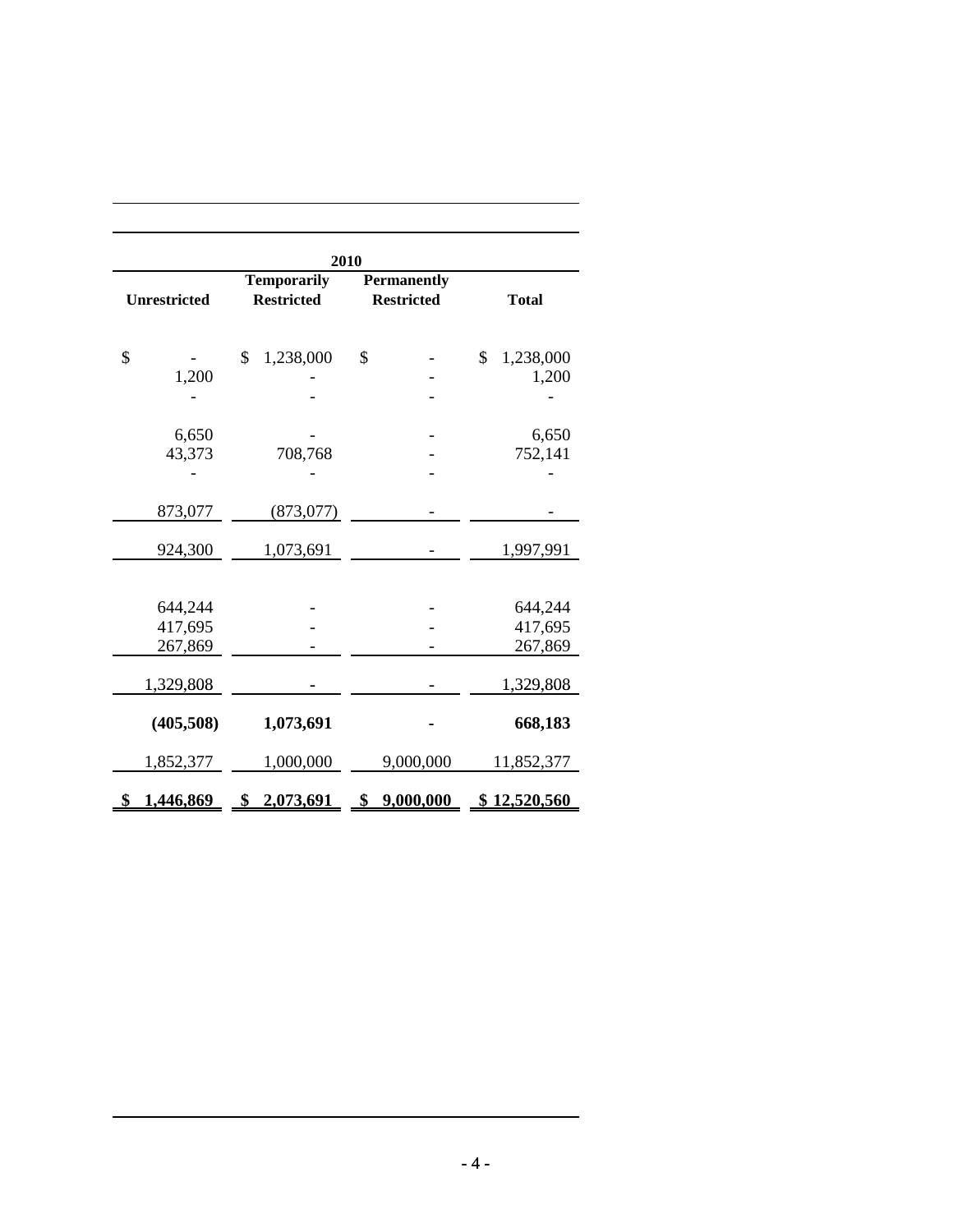## **Statements of Cash Flows**

| <b>Years Ended December 31,</b>                      | 2011          | 2010          |
|------------------------------------------------------|---------------|---------------|
| <b>Cash flows from operating activities:</b>         |               |               |
| Increase (decrease) in net assets                    | \$(1,393,965) | \$<br>668,183 |
| Adjustments to reconcile increase (decrease) in net  |               |               |
| assets to net cash used by operating activities:     |               |               |
| Depreciation                                         | 4,521         | 3,778         |
| Realized and unrealized (gain) loss on investments   | 170,295       | (475, 236)    |
| (Increase) decrease in assets:                       |               |               |
| Grants receivable                                    | 620,000       | (1,153,000)   |
| Prepaid expenses and deposits                        | (8,595)       | (3,022)       |
| Increase (decrease) in liabilities:                  |               |               |
| Accounts payable                                     | (20,211)      | (4,653)       |
| Grants payable                                       | 110,722       | 60,432        |
| Accrued payroll liabilities                          | 5,230         | (5,836)       |
| Net cash used by operating activities                | (512,003)     | (909, 354)    |
| <b>Cash flows from investing activities:</b>         |               |               |
| Proceeds from sale of investments                    | 4,706,438     | 2,302,400     |
| Purchases of investments                             | (4,173,024)   | (3,243,308)   |
| Purchases of furniture and equipment                 | (5,615)       | (7, 358)      |
| Net cash provided (used) by investing activities     | 527,799       | (948,266)     |
| Net increase (decrease) in cash and cash equivalents | 15,796        | (1,857,620)   |
| Cash and cash equivalents, beginning of year         | 535,981       | 2,393,601     |
| Cash and cash equivalents, end of year               | \$<br>551,777 | 535,981       |

*The accompanying notes are an integral part of the financial statements.*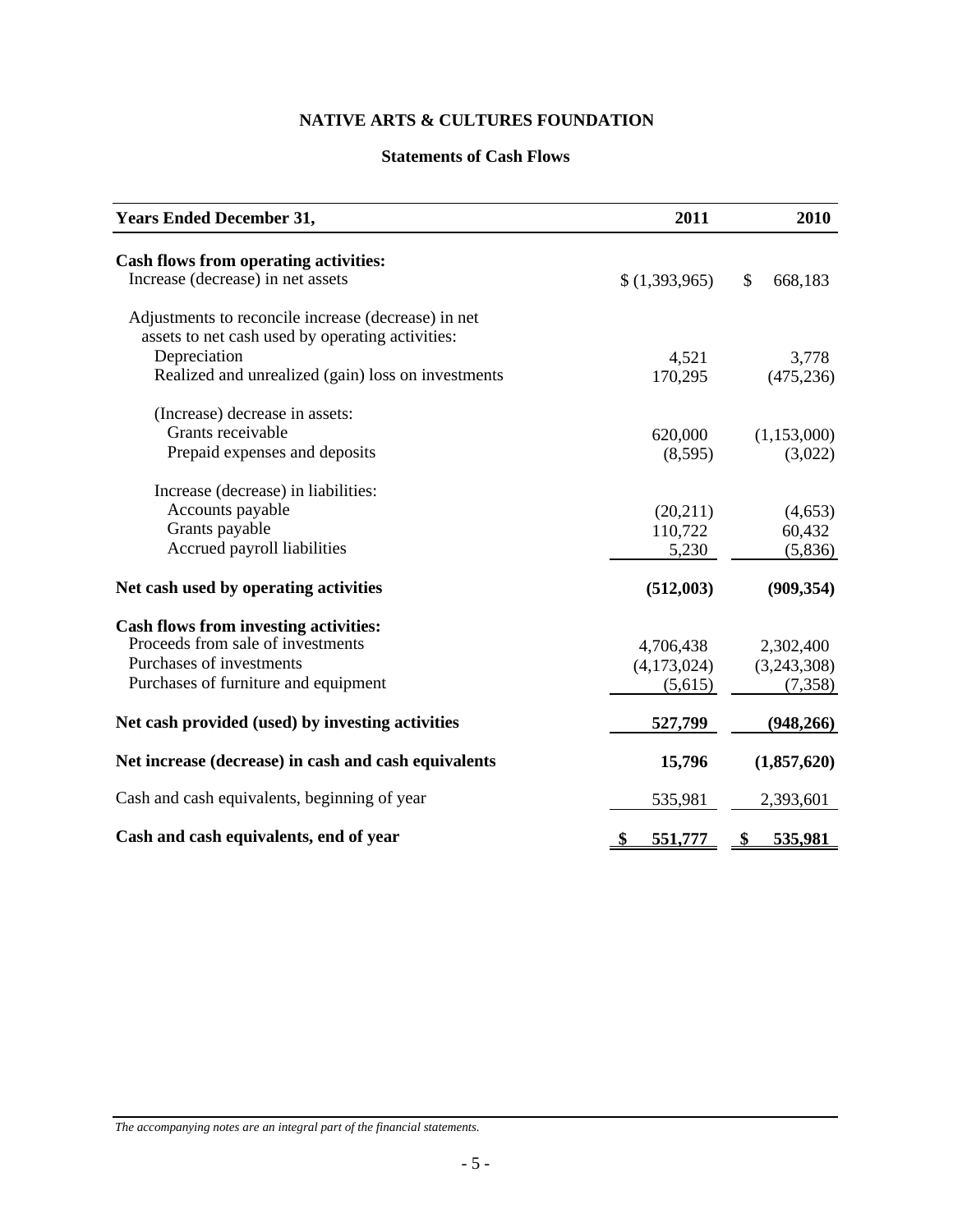#### **Notes to Financial Statements**

#### **1. Nature of Organization and Summary of Significant Accounting Policies**

**Nature of Organization** - The Native Arts and Cultures Foundation (NACF or the Foundation) was established to promote the revitalization, appreciation, and perpetuation of Native arts and cultures in all sectors of society through philanthropy and partnership, ensuring a path that benefits present and future generations of indigenous peoples in America. The Foundation is the first national philanthropic foundation dedicated exclusively to Native arts and cultures. Through grant-making, partnerships, and convenings, NACF will focus on strengthening the Native arts and cultures field, indigenous artists and communities.

#### **Summary of Significant Accounting Policies**

**Basis of Presentation** - Net assets, revenues, expenses, gains and losses are classified based on the existence or absence of donor-imposed restrictions. Accordingly, net assets of the Foundation and changes therein are classified and reported as follows:

- *Unrestricted* Resources over which the Board of Directors has discretionary control and are not subject to donor imposed restrictions. Designated amounts represent those revenues which the Board has set aside for a particular purpose.
- *Temporarily restricted* Those resources subject to donor imposed restrictions which will be satisfied by actions of the Foundation or passage of time.
- *Permanently restricted* Those resources subject to a donor imposed restriction that they be maintained permanently by the Foundation. The donors of these resources permitted the Foundation to use all or part of the income earned, including capital appreciation, or related investments for unrestricted or temporarily restricted purposes.

**Use of Estimates** - The preparation of financial statements in conformity with accounting principles generally accepted in the United States of America requires management to make estimates and assumptions that affect the reported amounts of assets and liabilities and disclosure of contingent assets and liabilities at the date of the financial statements and the reported amounts of revenues and expenses during the reporting period. Actual results could differ from those estimates.

Estimates are used in the financial statements for, among other things, the determination of any allowance for uncollectible receivables, the useful lives of furniture and equipment for calculating depreciation expense, and the valuation of investments classified as Level 3.

**Cash and Cash Equivalents** - The Foundation considers all money market funds, financial instruments, and certificates of deposit with an original maturity date of 90 days or less to be cash equivalents. The Foundation maintains its cash in bank deposit accounts, which at times may exceed Federally insured limits.

**Grants Receivable** - Grants receivable are recognized upon notification of the award by the grantor. Grants receivable as of December 31, 2011, are due within one year and are considered fully collectible.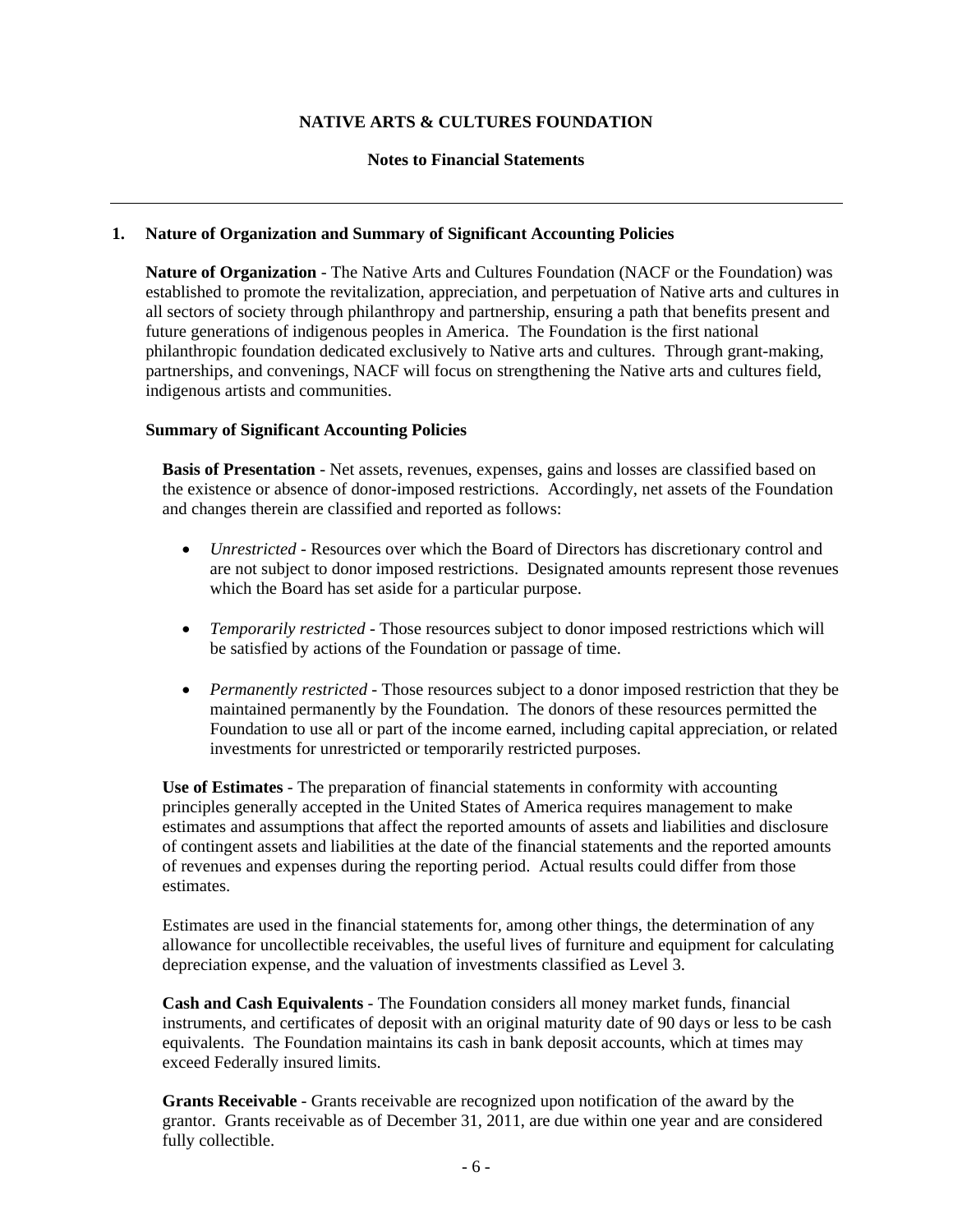#### **Notes to Financial Statements - Continued**

#### **1. Nature of Organization and Summary of Significant Accounting Policies - Continued Summary of Significant Accounting Policies - Continued**

**Furniture and Equipment** - Furniture and equipment are recorded at cost, if purchased, and at fair value, if donated. The Foundation depreciates furniture and equipment over estimated useful lives ranging from 3 to 7 years using the straight-line method of depreciation.

**Investments** - Investments consist of mutual funds, an annuity, and a hedge fund which are carried at fair value. The investments are classified as long-term as they pertain to donor-restricted and Board-designated endowments.

**Revenue Recognition** - Contributions, including unconditional promises to give, are recognized, as unrestricted, temporarily restricted, or permanently restricted support, depending on the existence and/or nature of any donor restrictions.

All donor-restricted support is reported as an increase in the temporarily or permanently restricted net assets, depending on the nature of the restriction. When a restriction expires (that is, when a stipulated time restriction ends or purpose restriction is accomplished), temporarily restricted net assets are reclassified to unrestricted net assets and reported in the statement of activities as net assets released from restrictions.

Unconditional promises to give (pledges) are recognized as revenues or gains in the period received and as assets, decreases of liabilities, or expenses depending on the form of the benefits received. Conditional contributions are recognized when the conditions on which they depend are substantially met.

During the year ended December 31, 2010, the Foundation received a \$225,000 conditional promise to give over a three-year period to fund salary and associated expenses for a new Development Director position. As of December 31, 2011, the Foundation has recognized \$153,000 of this contribution, leaving a conditional promise to give of \$72,000 to be received and recognized once certain additional matching funds are raised from new or existing sources.

**Income Taxes** - The Foundation is exempt from income tax under Section 501(c)(3) and similar state provisions. The Foundation is not classified as a private foundation.

Accounting principles generally accepted in the United States of America prescribe a recognition threshold and measurement process for accounting for uncertain tax positions and provide guidance on various related matters such as interest, penalties, and required disclosures. Management does not believe that the Foundation has any uncertain tax positions. The Foundation files informational returns. Generally, these returns are subject to examination by income tax authorities for three years from the filing of a return. As such, the returns for the years ended December 31, 2008, 2009, and 2010 are currently subject to examination. The Foundation has not paid any interest or penalties related to its income tax positions. Interest or penalties assessed by taxing authorities, if any, would be included with management and general expenses.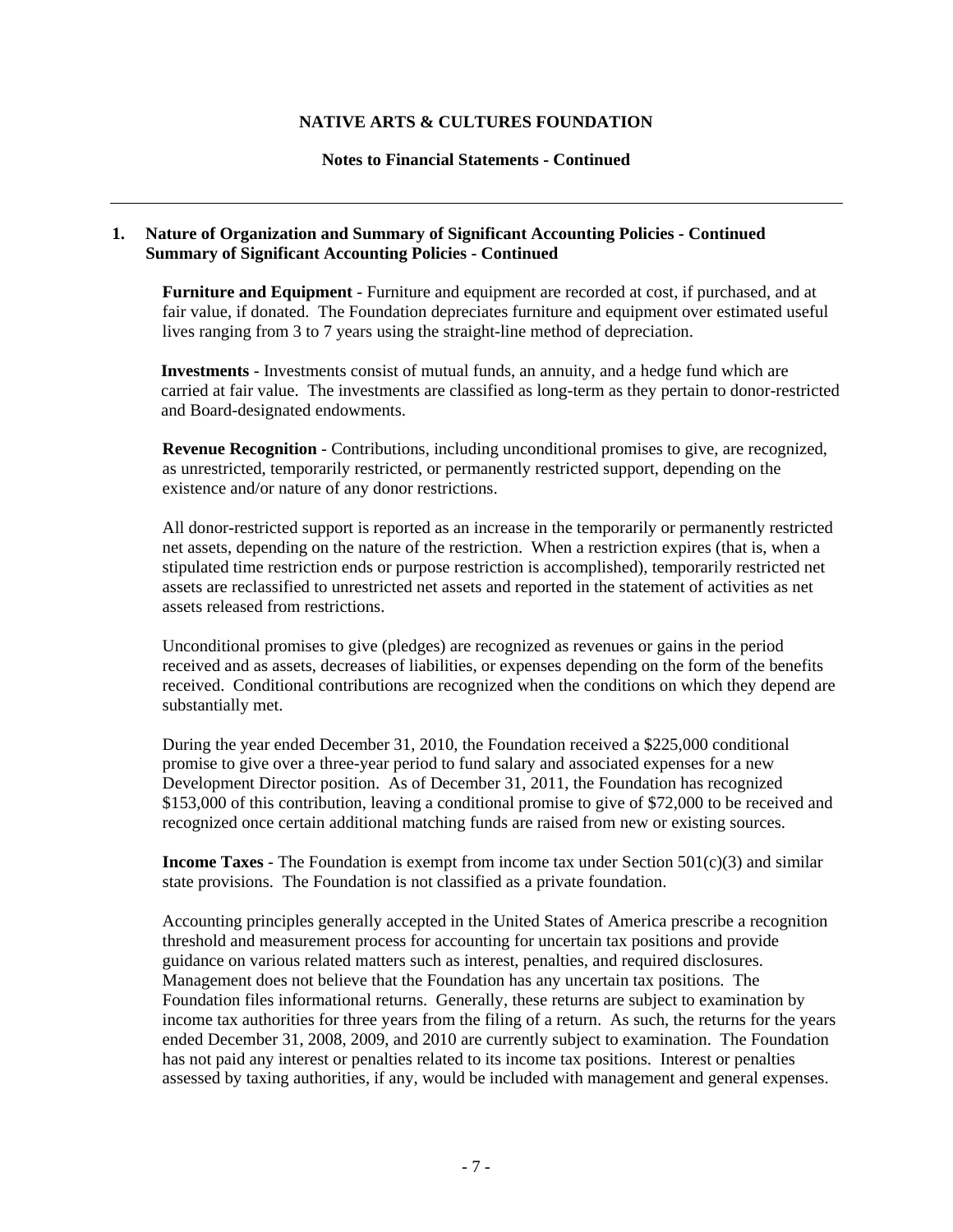#### **Notes to Financial Statements - Continued**

#### **1. Nature of Organization and Summary of Significant Accounting Policies - Continued Summary of Significant Accounting Policies - Continued**

**Functional Allocation of Expenses** - Salaries and related expenses are allocated based on estimates of time spent on programs. Other expenses, not directly identifiable by program or supporting service, are allocated based on the best estimates of management.

**Reclassifications** - Certain reclassifications have been made to the 2010 financial statements to conform to the 2011 presentation.

#### **2. Concentrations**

Grants receivable at December 31, 2011 and 2010 are from two grantors.

A single grantor accounted for approximately 92 percent and 81 percent of total grant revenues during the years ended December 31, 2011 and 2010, respectively.

#### **3. Investment Return**

Investment return consists of the following:

|                                                                                                 | 2011                               |     | <b>2010</b>                     |
|-------------------------------------------------------------------------------------------------|------------------------------------|-----|---------------------------------|
| Interest and dividends<br>Net realized and unrealized gain (loss)<br>Investment management fees | 412,333<br>(170, 295)<br>(54, 656) | \$. | 327,713<br>475,236<br>(50, 808) |
| Net investment return                                                                           | 187,382                            |     | 752,141                         |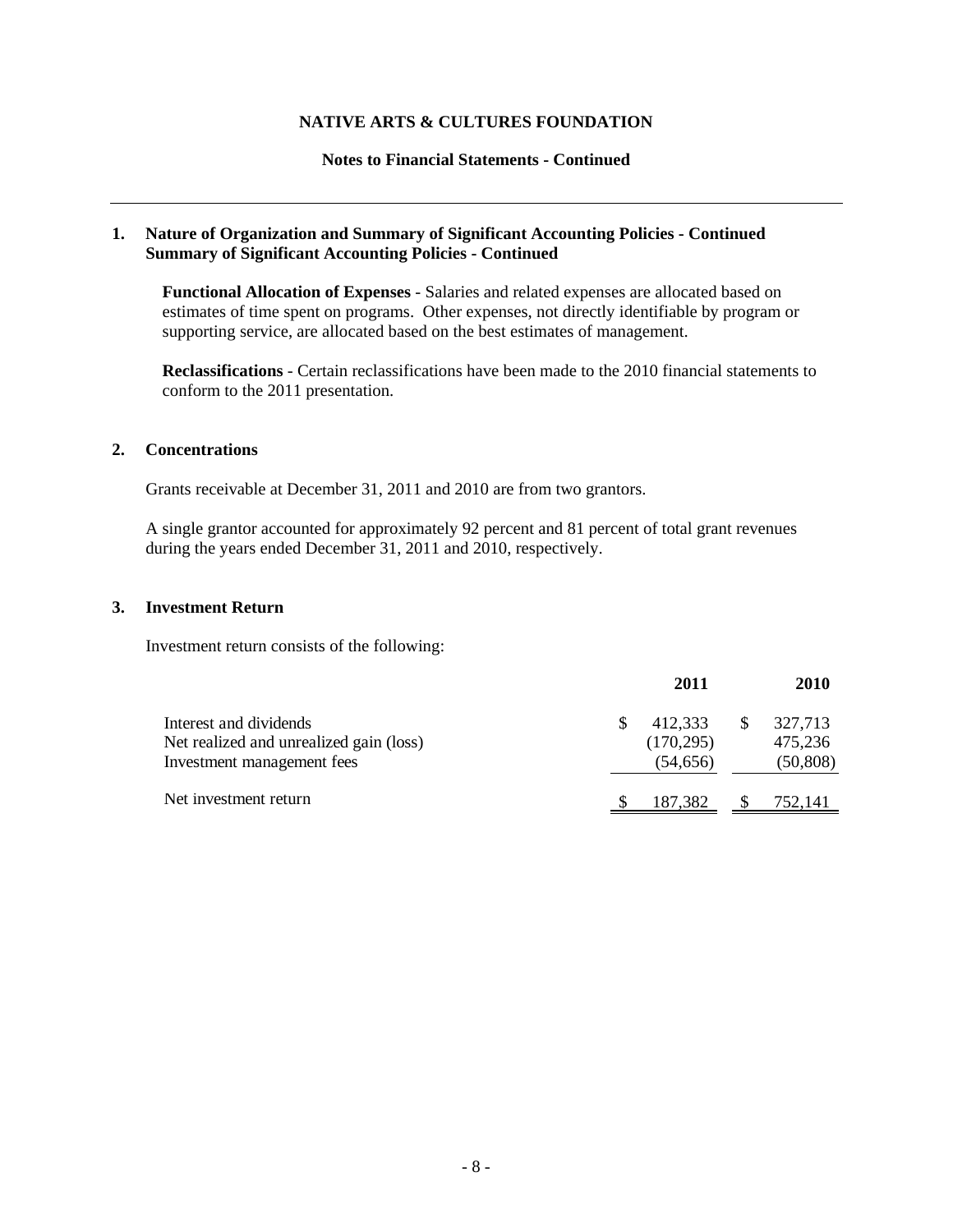#### **Notes to Financial Statements - Continued**

#### **4. Fair Value Measurements**

Financial Accounting Standards Board (FASB) *Accounting Standards Codification* (ASC) 820, *Fair Value Measurements and Disclosures*, provides the framework for measuring fair value. That framework provides a fair value hierarchy that prioritizes the inputs to valuation techniques used to measure fair value. The hierarchy gives the highest priority to unadjusted quoted prices in active markets for identical assets or liabilities (Level 1 measurements) and the lowest priority to unobservable inputs (Level 3 measurements).

The three levels of the fair value hierarchy under FASB ASC 820 and the valuation methodologies used for assets are described below:

- *Level 1* Inputs to the valuation methodology are unadjusted quoted prices for identical assets or liabilities in active markets that the Foundation has the ability to access.
- *Level 2* Inputs to the valuation methodology include:
	- Quoted prices for similar assets or liabilities in active markets.
	- Quoted prices for identical or similar assets or liabilities in inactive markets.
	- Inputs other than quoted prices that are observable for the asset or liability.
	- Inputs that are derived principally from or corroborated by observable market data by correlation or other means.

If the asset or liability has a specified (contractual) term, the Level 2 input must be observable for substantially the full term of the asset or liability.

*Level 3* Fair value is based on significant unobservable inputs.

The asset's fair value measurement level within the fair value hierarchy is based on the lowest level of any input that is significant to the fair value measurement. Valuation techniques used need to maximize the use of observable inputs and minimize the use of unobservable inputs.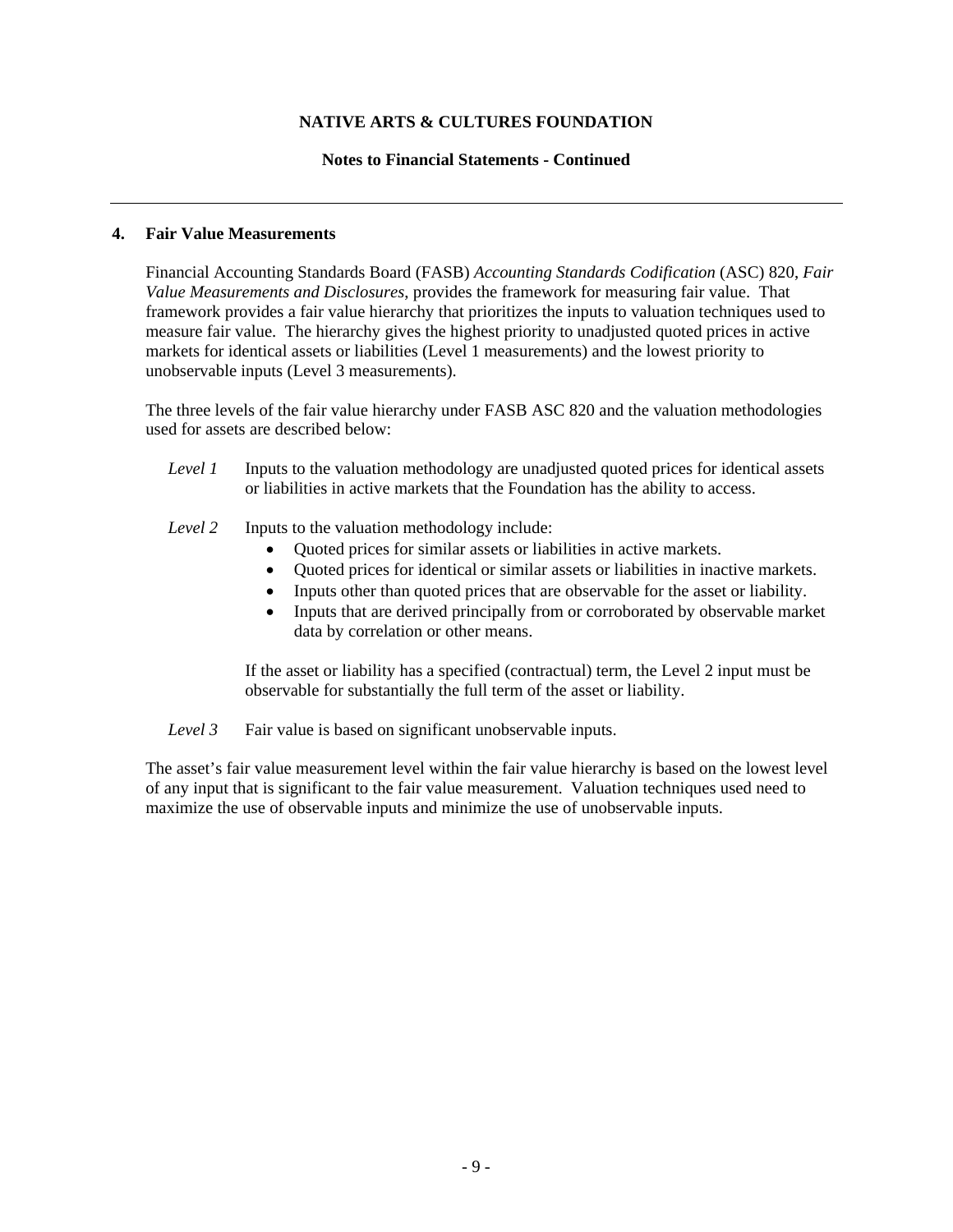#### **Notes to Financial Statements - Continued**

#### **4. Fair Value Measurements - Continued**

The following table sets forth by level, within the fair value hierarchy, the Foundation's assets measured at fair value on a recurring basis at December 31:

| 2011                 | Level 1          | Level 2     | Level 3                    | <b>Total</b>    |
|----------------------|------------------|-------------|----------------------------|-----------------|
| Mutual funds:        |                  |             |                            |                 |
| Domestic equity      | 2,045,233<br>\$. | \$          | \$                         | 2,045,233<br>S. |
| International equity | 1,584,085        |             |                            | 1,584,085       |
| Fixed income         | 4,117,977        |             |                            | 4,117,977       |
| Money market         | 7,235            |             |                            | 7,235           |
| Annuity              |                  | 1,052,893   |                            | 1,052,893       |
| Hedge fund           |                  |             | 1,378,521                  | 1,378,521       |
|                      |                  |             |                            |                 |
|                      | \$7,754,530      | \$1,052,893 | 1,378,521<br>$\mathcal{S}$ | \$10,185,944    |
|                      |                  |             |                            |                 |
|                      |                  |             |                            |                 |
| 2010                 |                  |             |                            |                 |
| Mutual funds:        |                  |             |                            |                 |
| Equity               | 2,493,806        | \$          | \$                         | 2,493,806<br>S. |
| Fixed income         | 6,065,431        |             |                            | 6,065,431       |
| Annuity              |                  | 1,000,000   |                            | 1,000,000       |
| Hedge fund           |                  |             | 1,330,416                  | 1,330,416       |
|                      |                  |             |                            |                 |
|                      | 8,559,237        | 1,000,000   | 1,330,416<br>\$            | \$10,889,653    |

Following is a description of the valuation methodologies used for assets measured at fair value.

*Mutual funds:* Valued at the net asset value of shares held by the Foundation at year end, and are classified as Level 1.

*Annuity:* Recorded at fair value provided primarily by the insurance company and is based on pricing models that incorporate available trade, bid and other market information.

*Hedge fund:* Valued at net asset value of shares held by the Foundation at year end. The underlying investments of the hedge fund are measured by management of the hedge fund using a variety of valuation methods including Level 1, Level 2, and Level 3 inputs. As such, this asset is classified as Level 3.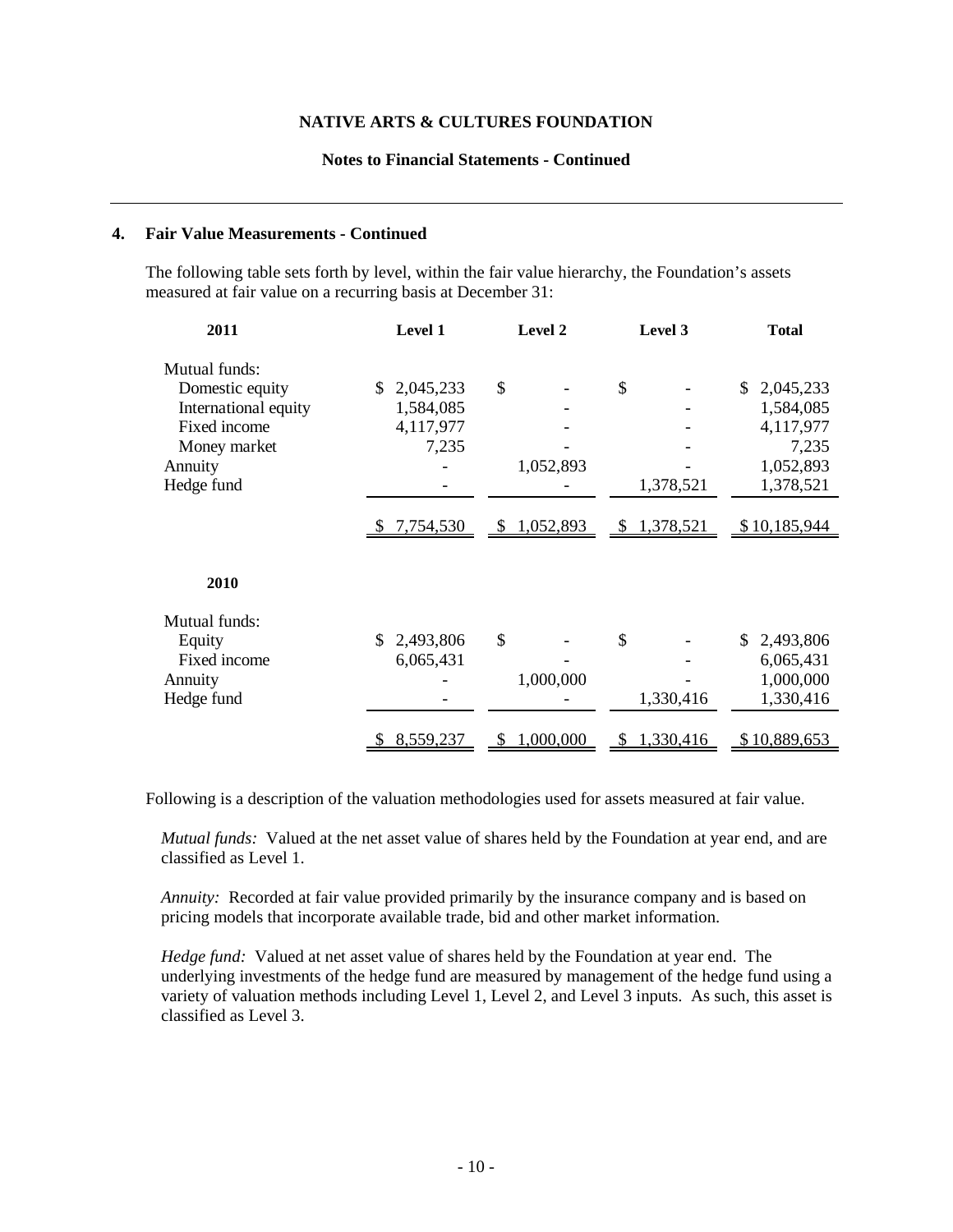#### **Notes to Financial Statements - Continued**

#### **4. Fair Value Measurements - Continued**

A summary of the fair value measurements using unobservable inputs (Level 3) for the years ended December 31, 2011 and 2010 are as follows:

|                               | 2011        | 2010      |
|-------------------------------|-------------|-----------|
| Balance, beginning of year    | \$1,330,416 | S         |
| Purchases                     |             | 1,250,000 |
| Realized and unrealized gains | 63,279      | 87,280    |
| Fees paid                     | (15, 174)   | (6, 864)  |
| Balance, end of year          | 1,378,521   | 1,330,416 |

#### **5. Commitments**

The Foundation leases its office facilities under a long-term, non-cancelable operating lease agreement which expires June 30, 2012. The lease provides for increases in future minimum annual rental payments. Lease expense totaled \$36,400 and \$27,875 during 2011 and 2010, respectively.

The Foundation also leases a copier under a long-term, non-cancelable operating lease agreement which expires April, 2013. The lease is secured with a \$10,000 letter of credit, which is collaterized by a certificate of deposit held at the same financial institution. Rental expense under the lease totaled \$2,609 and \$2,024 in 2011 and 2010, respectively.

The following is a schedule by year of future minimum rental payments required by the operating lease agreements:

| <b>Years Ending</b><br>December 31, | <b>Amount</b>       |
|-------------------------------------|---------------------|
| 2012<br>2013                        | \$<br>21,208<br>870 |
|                                     | 22,078<br>¢         |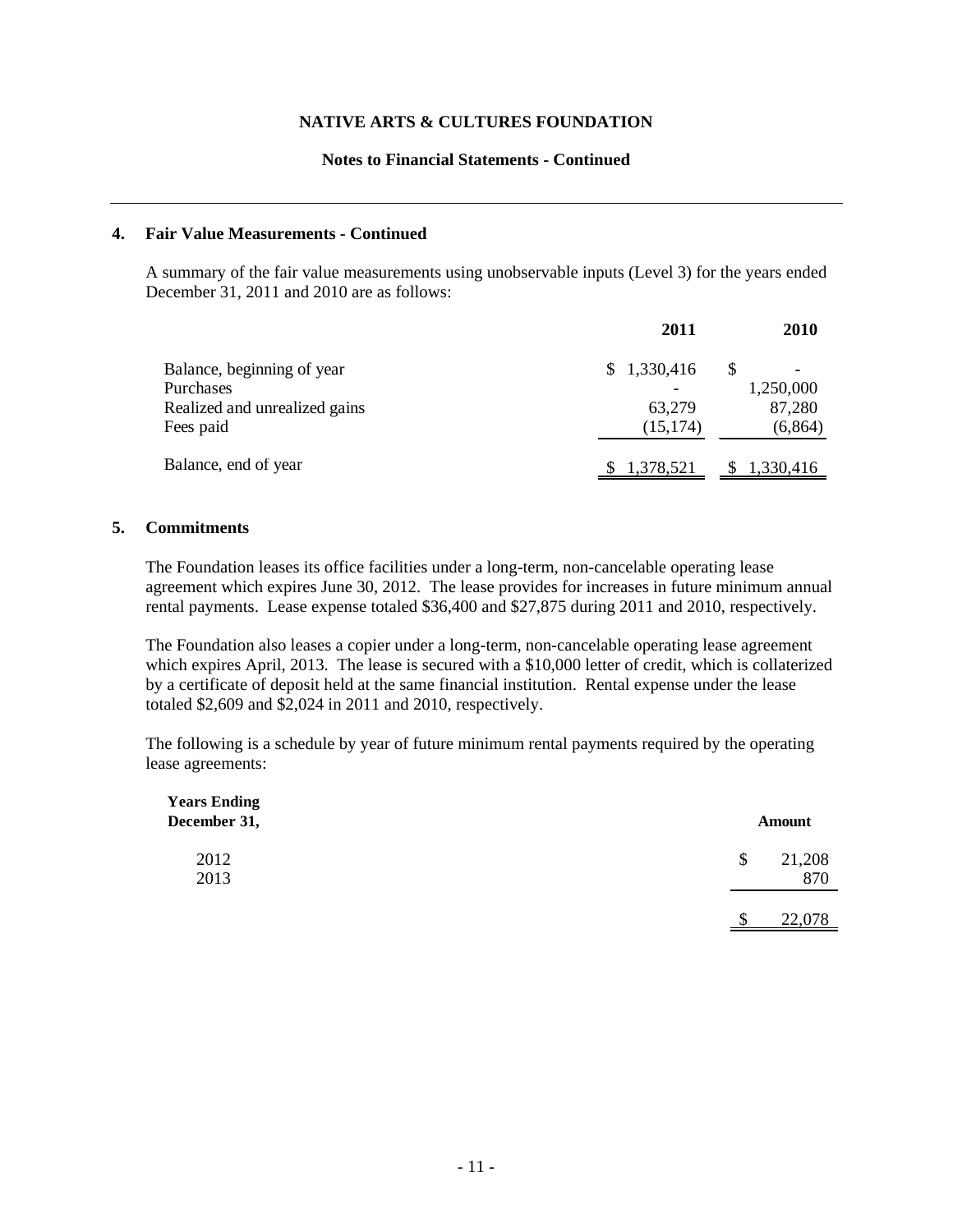#### **Notes to Financial Statements - Continued**

#### **6. Temporarily Restricted Net Assets**

Temporarily restricted net assets consist of the following:

|                                   | 2011    | <b>2010</b>  |
|-----------------------------------|---------|--------------|
| Time restriction                  | 533,000 | \$1,653,000  |
| Purpose restriction               | 99,177  | 75,000       |
| Unappropriated endowment earnings | 159,259 | 345,691      |
|                                   | 791,436 | \$ 2,073,691 |

Net assets were released from donor restrictions by incurring expenses satisfying the restricted purpose or lapse of time restrictions.

|                                                                                | 2011                             | <b>2010</b>                        |
|--------------------------------------------------------------------------------|----------------------------------|------------------------------------|
| Time restriction<br>Purpose restriction<br>Appropriation of endowment earnings | \$1,120,000<br>75,823<br>403,620 | \$<br>500,000<br>10,000<br>363,077 |
|                                                                                | 1,599,443                        | 873,077                            |

#### **7. Endowment and Permanently Restricted Net Assets**

Net assets of the endowment funds are classified and reported based on the existence or absence of donor-imposed restrictions. The Board of Directors of the Foundation has interpreted the State's Uniform Prudent Management of Institutional Funds Act (UPMIFA) as requiring the preservation of the fair value of the original gift as of the gift date of the donor-restricted endowment funds absent explicit donor stipulations to the contrary.

As a result of this interpretation, the Foundation classifies as permanently restricted net assets (a) the original value of gifts donated to the permanent endowment, (b) the original value of subsequent gifts to the permanent endowment, and (c) accumulations to the permanent endowment made in accordance with the direction of the applicable donor gift instrument at the time the accumulation is added to the fund. The remaining portion of the donor-restricted endowment fund that is not classified in permanently restricted net assets is classified as temporarily restricted net assets until those amounts are appropriated for expenditure by the Foundation in a manner consistent with the standard of prudence prescribed by UPMIFA.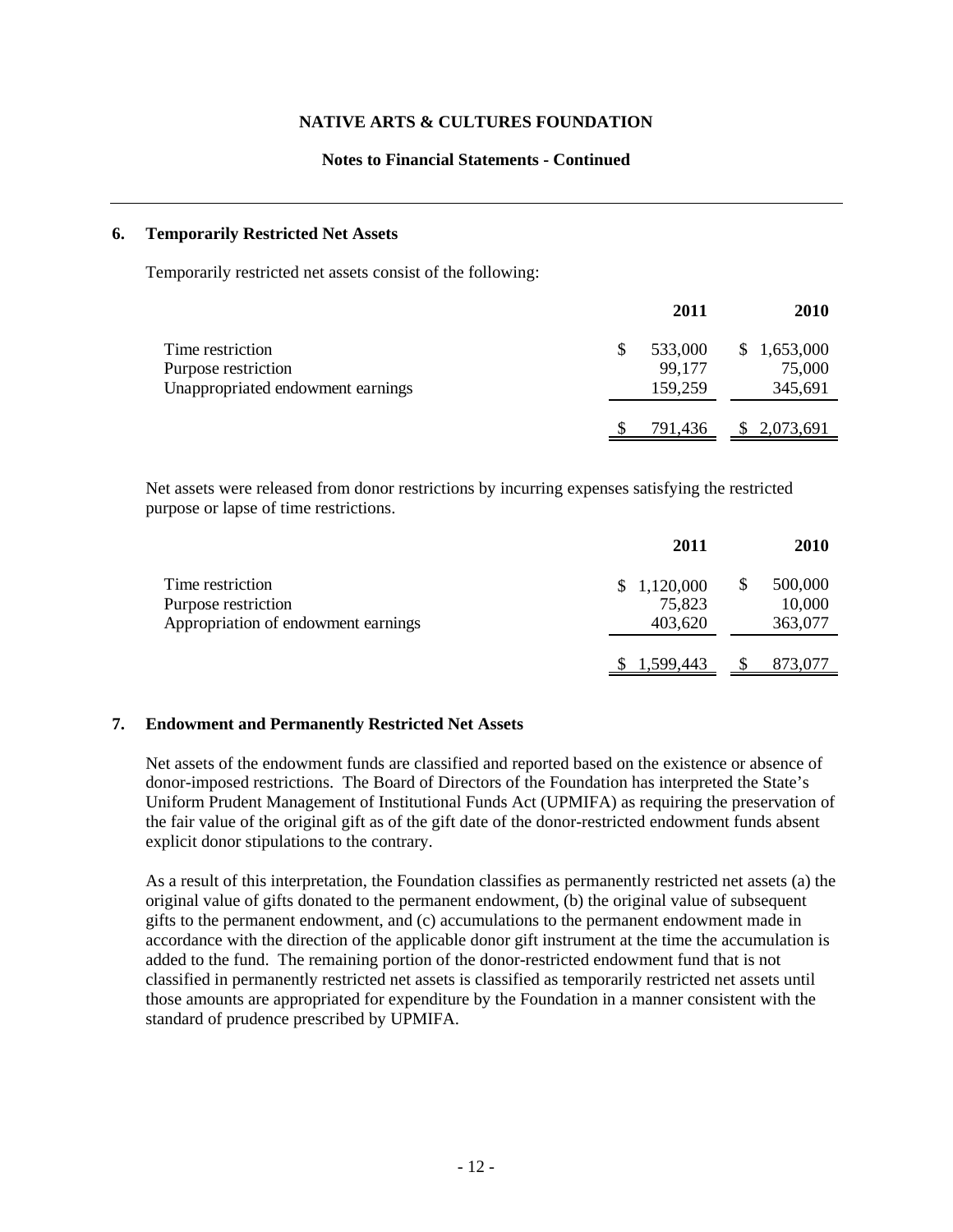#### **Notes to Financial Statements - Continued**

#### **7. Endowment and Permanently Restricted Net Assets - Continued**

Donor restricted endowment funds are co-mingled with overall investments of the Foundation and are subject to the investment policies of the Foundation with an overall goal of long-term capital appreciation with preservation of capital. The strategy of the Foundation is to maintain a balanced, diversified portfolio with specific asset allocation targets. To manage risk, the investment policy also limits the types of investments the Foundation can hold.

The Foundation has adopted a spending policy which allows management to appropriate 5 percent of the average market value of the endowment investments as of year end of the previous three years.

**Temporarily Permanently Unrestricted Restricted Restricted Total** Donor-restricted endowment  $\qquad$  \$  $\qquad$  -  $\qquad$  \$  $\qquad$  159,259  $\qquad$  \$ 9,000,000  $\qquad$  \$ 9,159,259 funds Board-designated endowment 1,132,726 - 1,132,726 funds  $$1,132,726$   $$159,259$   $$9,000,000$   $$10,291,985$ Donor-restricted endowment  $\qquad$  \$  $\qquad$  -  $\qquad$  \$ 345,691  $\qquad$  \$ 9,000,000  $\qquad$  \$ 9,345,691 funds Board-designated endowment 1,225,278 - - 1,225,278 funds 1,225,278 \$ 345,691 \$ 9,000,000 \$ 10,570,969 **2011 2010**

Endowment net asset composition by type of fund as of December 31, is as follows: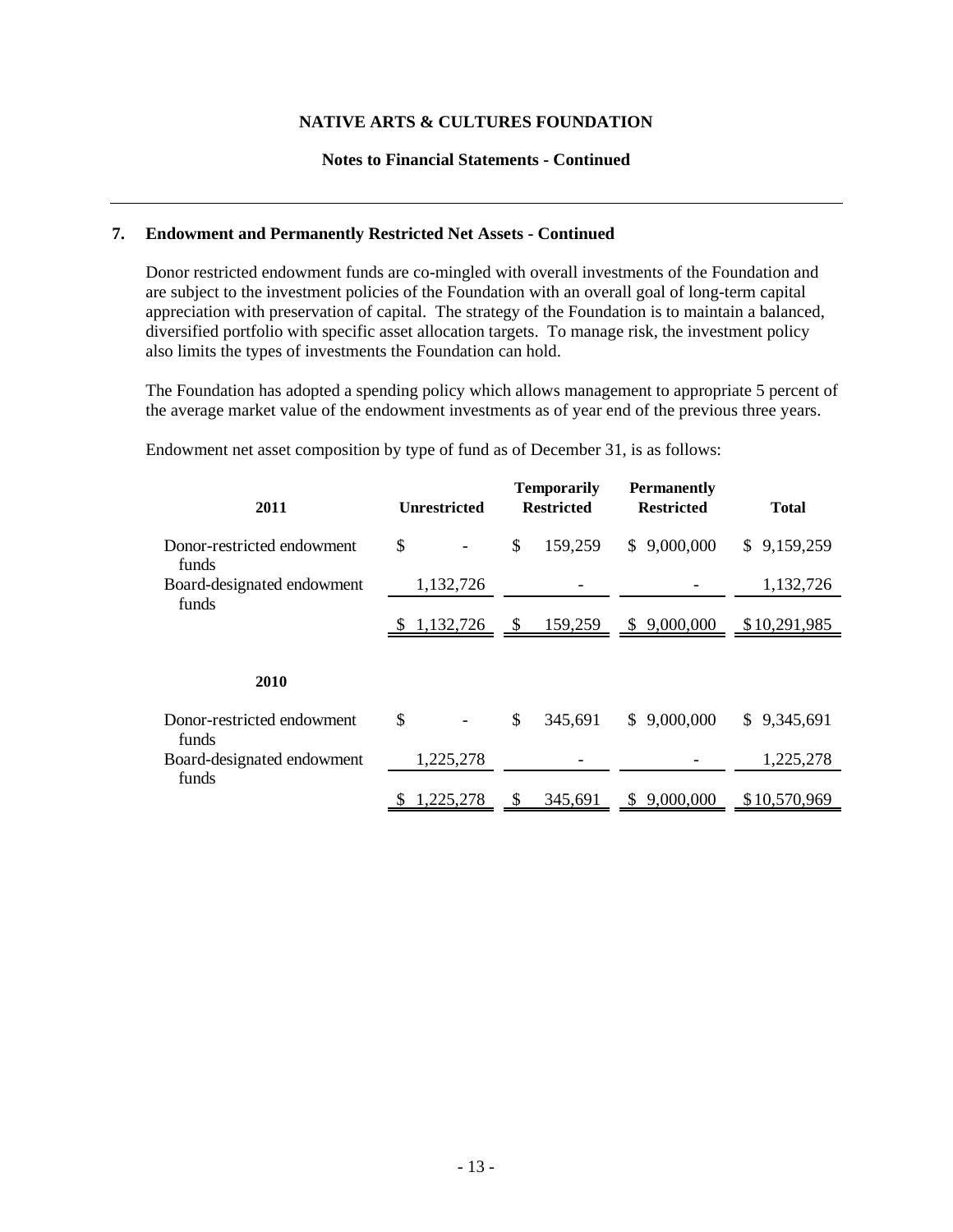#### **Notes to Financial Statements - Continued**

## **7. Endowment and Permanently Restricted Net Assets - Continued**

Changes in endowment net assets for the years ended December 31, 2011 and 2010, are as follows:

|                                                                 | <b>Unrestricted</b> | <b>Temporarily</b><br><b>Restricted</b> | <b>Permanently</b><br><b>Restricted</b> | <b>Total</b>          |
|-----------------------------------------------------------------|---------------------|-----------------------------------------|-----------------------------------------|-----------------------|
| Endowment net assets,<br>December 31, 2009                      | 1,500,000<br>\$     | \$                                      | \$9,000,000                             | \$10,500,000          |
| Investment return:<br>Realized income<br>Unrealized gain        | 35,791<br>52,795    | 286,327<br>422,441                      |                                         | 322,118<br>475,236    |
| Net investment gain                                             | 88,586              | 708,768                                 |                                         | 797,354               |
| Investment management fees                                      | (50, 808)           |                                         |                                         | (50, 808)             |
| Appropriation of endowment<br>earnings for expenditure          | (62,500)            | (363,077)                               |                                         | (425,577)             |
| Releases from Board<br>designation                              | (250,000)           |                                         |                                         | (250,000)             |
| Endowment net assets,<br>December 31, 2010                      | 1,225,278           | 345,691                                 | 9,000,000                               | 10,570,969            |
| Investment return:<br>Realized income<br><b>Unrealized</b> loss | 65,138<br>(42, 734) | 530,570<br>(313, 382)                   |                                         | 595,708<br>(356, 116) |
| Net investment gain                                             | 22,404              | 217,188                                 |                                         | 239,592               |
| Investment management fees                                      | (54, 656)           |                                         |                                         | (54, 656)             |
| Appropriation of endowment<br>earnings for expenditure          | (60, 300)           | (403, 620)                              |                                         | (463,920)             |
| Endowment net assets,<br>December 31, 2011                      | 1,132,726<br>S      | 159,259<br>S                            | 9,000,000<br>\$                         | \$10,291,985          |

#### **8. Subsequent Events**

Management has evaluated subsequent events through March 5, 2012, the date the financial statements were available for issue.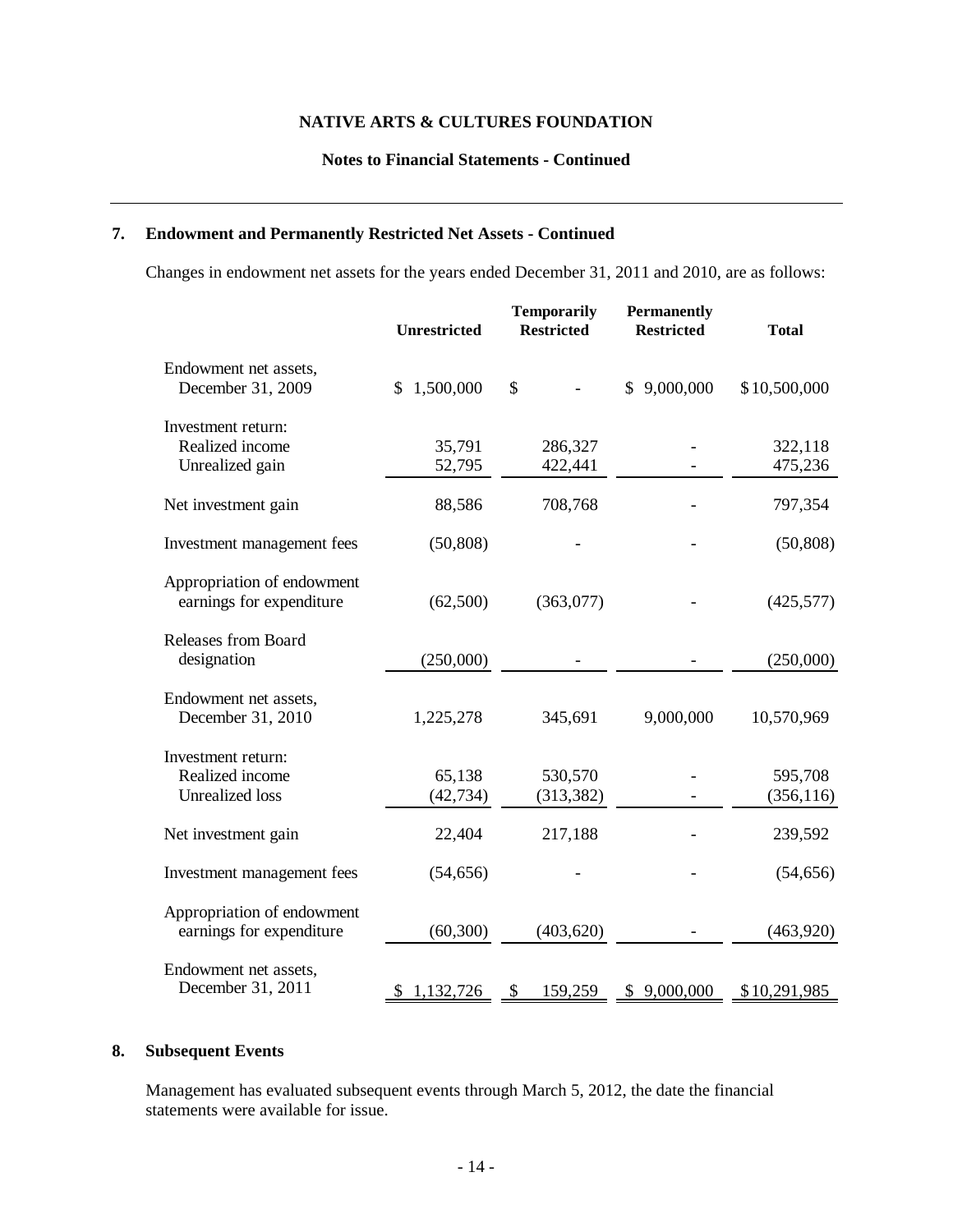**Supplementary Financial Information**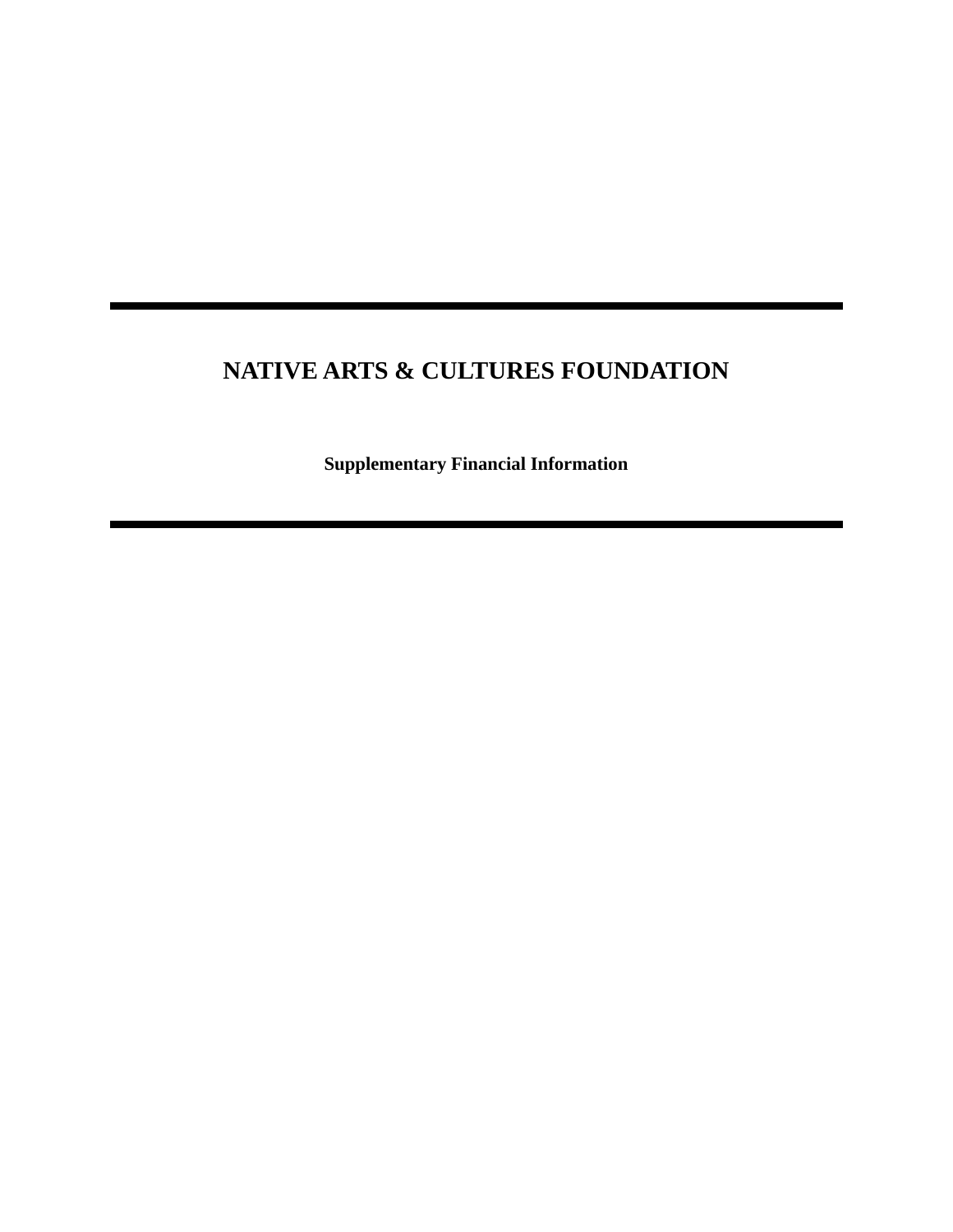

4900 Meadows Rd., Suite 200 . Lake Oswego, Oregon 97035-3295

Telephone: (503) 220-5900 · Facsimile: (503) 220-8836

#### **Independent Auditors' Report on Supplementary Financial Information**

The Board of Directors Native Arts & Cultures Foundation

We have audited the financial statements of the Native Arts & Cultures Foundation as of and for the year ended December 31, 2011, and have issued our report thereon dated March 5, 2012, which contained an unqualified opinion on those financial statements. Our audit was performed for the purpose of forming an opinion on the financial statements as a whole. The 2011 supplementary financial information presented on page 16 is presented for purposes of additional analysis and is not a required part of the financial statements. Such information is the responsibility of management and was derived from and relates directly to the underlying accounting and other records used to prepare the financial statements. The 2011 information has been subjected to the auditing procedures applied in the audit of the financial statements and certain additional procedures, including comparing and reconciling such information directly to the underlying accounting and other records used to prepare the financial statements or to the financial statements themselves, and other additional procedures in accordance with auditing standards generally accepted in the United States of America. In our opinion, the 2011 information is fairly stated in all material respects in relation to the financial statements as a whole.

The supplementary financial information for 2010 has not been subjected to the auditing procedures applied in the audit of the 2011 financial statements and, accordingly, we do not express an opinion or provide any assurance on it.

Hauman, Szumer & Sennior, P.C.

March 5, 2012